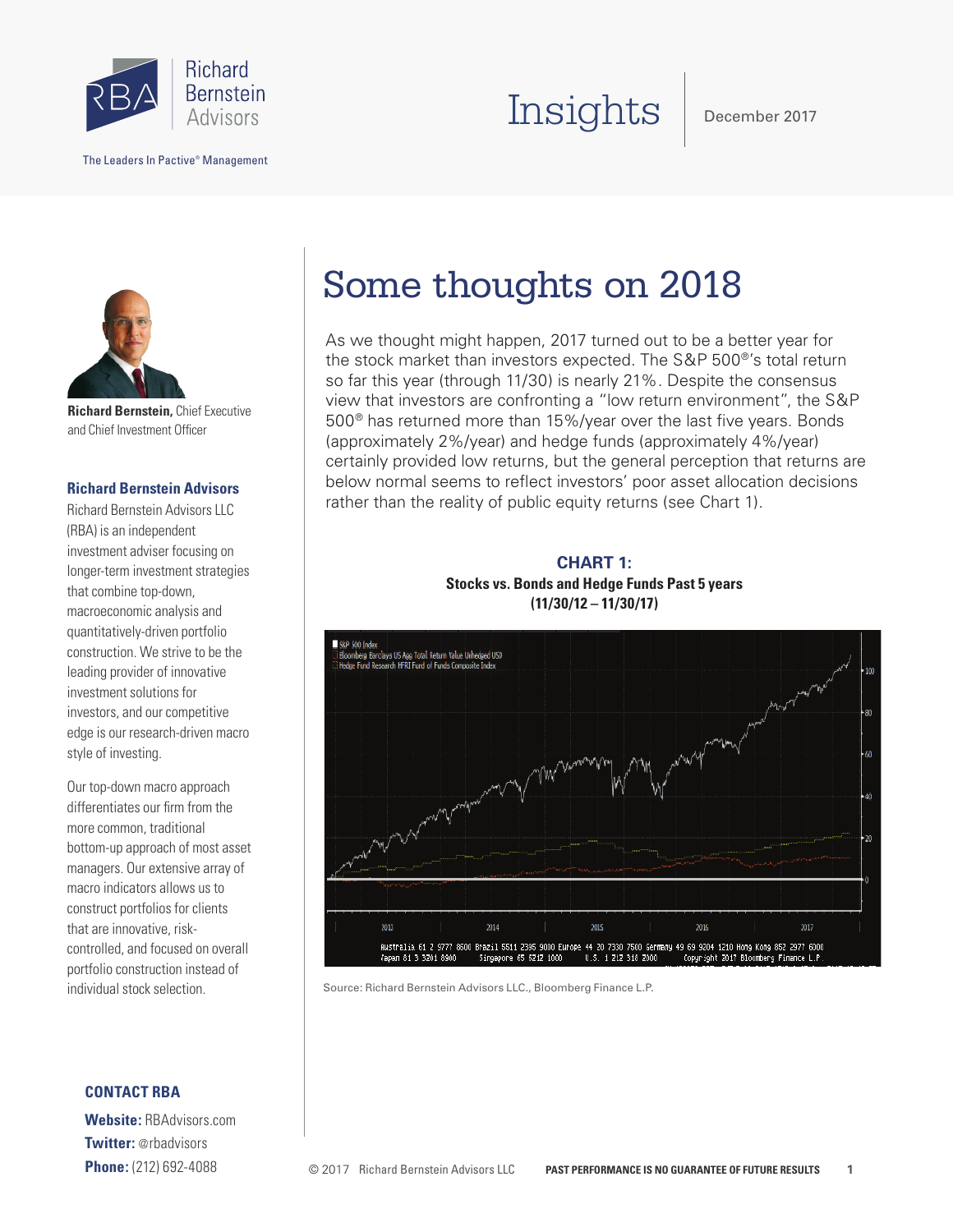Insights | December 2017 | Investors still do not fully appreciate the magnitude of opportunity cost they have paid to alleviate their fears that 2008 would repeat. **Considering the S&P 500® fell about 55% during 2008's bear market, it seems rather irrational to be so scared as to sacrifice roughly 97% return (i.e., the 5-year compounded difference between stock and bond returns).** 

> Chart 2 shows the historical probability of large drawdowns in the S&P 500®. Drawdowns similar to 2008's have historically occurred only 0.5% of the time! Yet, both individual and institutional investors have been structuring portfolios as though the markets were necessarily going to replay 2008.



**CHART 2: S&P 500®: Historical Probability of a Loss (Rolling 12-Month Total Returns, Dec. 1926 - Nov. 2017)**

Source: Richard Bernstein Advisors LLC., Morningstar(Ibbotson)

**Fear has caused 2017 to largely be another year of missed opportunities, and we remain bullish on the global equity markets for 2018 based on our previously stated considerations of improving global profits, significant liquidity, and investor's general hesitancy to embrace equities.** Here are several other issues investors should consider:

**Drawdowns similar to 2008's have historically occurred only 0.5% of the time! Yet, both individual and institutional investors have been structuring portfolios as though the markets were necessarily going to replay 2008.** 

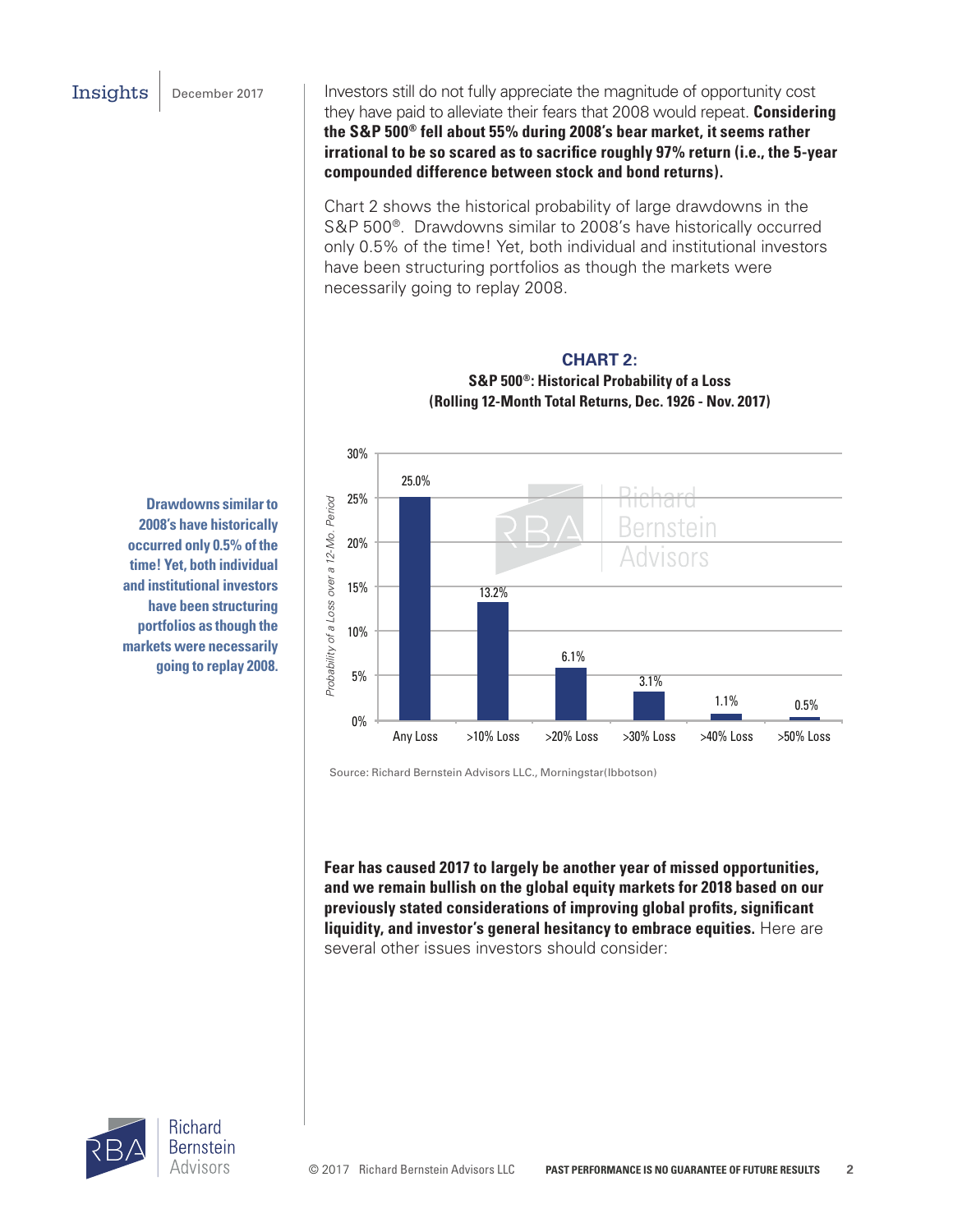#### Insights December 2017 **Return on capital is highest when capital is scarce(r).**

One of RBA's primary investment tenets is that return on capital is highest when capital is scarce. In other words, it is more profitable to be the one banker in a town of 1,000 borrowers than it is to be one of 1,000 bankers in a town of one borrower. Simple supply and demand for capital tends to set prospective investment returns.

Financial markets remain flooded with liquidity, and most central banks remain net liquidity providers. A positively sloped yield curve is a reasonable measure of whether central banks are liquidity providers, and 95% of the world's yield curves are currently positively sloped. In addition, both the corporate sector (available share repurchase resources) and buyout-oriented private equity firms (available "dry powder") remain substantial additional sources of liquidity.

However, it is difficult today to find segments of the global financial markets that are starved for capital because of the abundance of liquidity. However, we have found success in our portfolios by searching for market segments in which capital is relatively scarcer if not scarce.

Chart 3 shows the flows into bond and commodity mutual funds and ETFs since interest rates troughed in mid-2016. It's hard to argue that bonds are starved for capital when nearly a half-trillion dollars have flowed into bond funds and ETFs. However, only about 1/100<sup>th</sup> of that amount has flowed into commodity funds and ETFs during the period. **This is one reason RBA's portfolios have been overweight materials, gold miners, and gold, and why the fixed-income weights in our multi-asset portfolios have been close to their minimum allowed levels.**

#### **CHART 3:**

**Cumulative Fund & ETF Flows (June 2016 - October 2017)**



**Nearly a half-trillion dollars have flowed into bond funds and ETFs. However, only about 1/100th of that amount has flowed into commodity funds and ETFs during the period.**

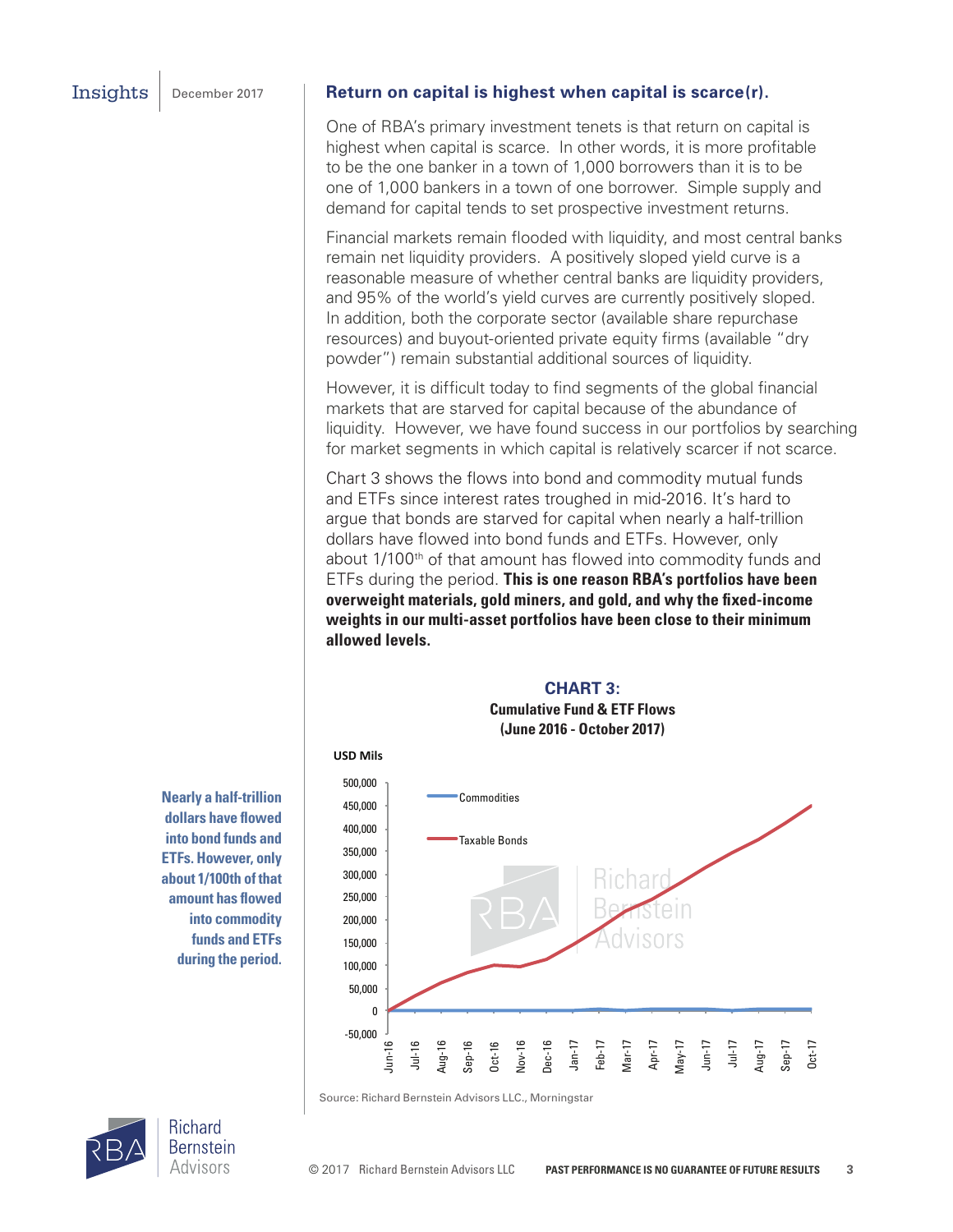#### Insights December 2017 **US yield curve still OK**

The slope of the yield curve has historically been a very reliable indicator of future nominal growth, and inverted yield curves have generally signaled a looming profits recession. Although US investors generally ignored the yield curve's positive message when the curve was steep, they are now paying inordinate attention to the curve's slope as it flattens. Contrary to popular belief, a flattening yield curve has historically still been an optimistic sign for equity returns.

The yield curve's signals have not mimicked a dimmer switch, meaning that flatter curves do not forecast incrementally lower returns and incrementally higher probabilities of bear markets. Rather, the yield curve's signals have mimicked an on/off switch. Stock market expected returns are generally positive so long as the curve is positively sloped, but expected returns skew negatively when the curve inverts.

Table 1 shows historical expected returns and probabilities of a negative return for varying ranges of yield curve slopes. Note that the stock market's expected return was about 17%, the expected return was negative only 12% of the time, and the 12-month potential drawdown was the shallowest when the spread between the 10-year and 2-year t-notes was between 0 and 50 bps.

#### **TABLE 1:**

**Slope of the Yield Curve & Subsequent S&P 500® 12-Month Total Returns (June 1976 - Nov. 2017)**

| 10's – 2's $\bm{\mathsf{Range}}$ $\parallel$ | $\leq -50$ | $> -50 - < = 0$ |  |  | >200 |
|----------------------------------------------|------------|-----------------|--|--|------|
|                                              |            |                 |  |  |      |

*Subsequent 12-Month Total Returns (%)*

| Average                          | 11.2    | 8.0     | 17.0    | 15.4    | 11.0    | 6.2     | 14.1    |
|----------------------------------|---------|---------|---------|---------|---------|---------|---------|
| <b>Median</b>                    | 14.1    | 12.0    | 16.5    | 17.9    | 13.5    | 5.6     | 12.9    |
| <b>Best</b>                      | 39.9    | 61.0    | 52.4    | 59.4    | 43.4    | 49.8    | 53.6    |
| <b>Worst</b>                     | $-13.4$ | $-26.6$ | $-13.1$ | $-38.1$ | $-35.3$ | $-43.3$ | $-22.1$ |
| <b>Probability</b><br>of loss    | 30.8    | 39.5    | 12.0    | 19.3    | 24.2    | 24.6    | 2.4     |
| <b>Frequency</b><br>slope occurs | 5.0     | 9.0     | 21.0    | 17.0    | 19.0    | 13.0    | 17.0    |

**Note that the stock market's expected return was about 17%, the expected return was negative only 12% of the time, and the 12-month potential drawdown was the shallowest when the spread between the 10-year and 2-year t-notes was between 0 and 50 bps.** 

Source: Richard Bernstein Advisors, LLC., FRB, Bloomberg Finance L.P.



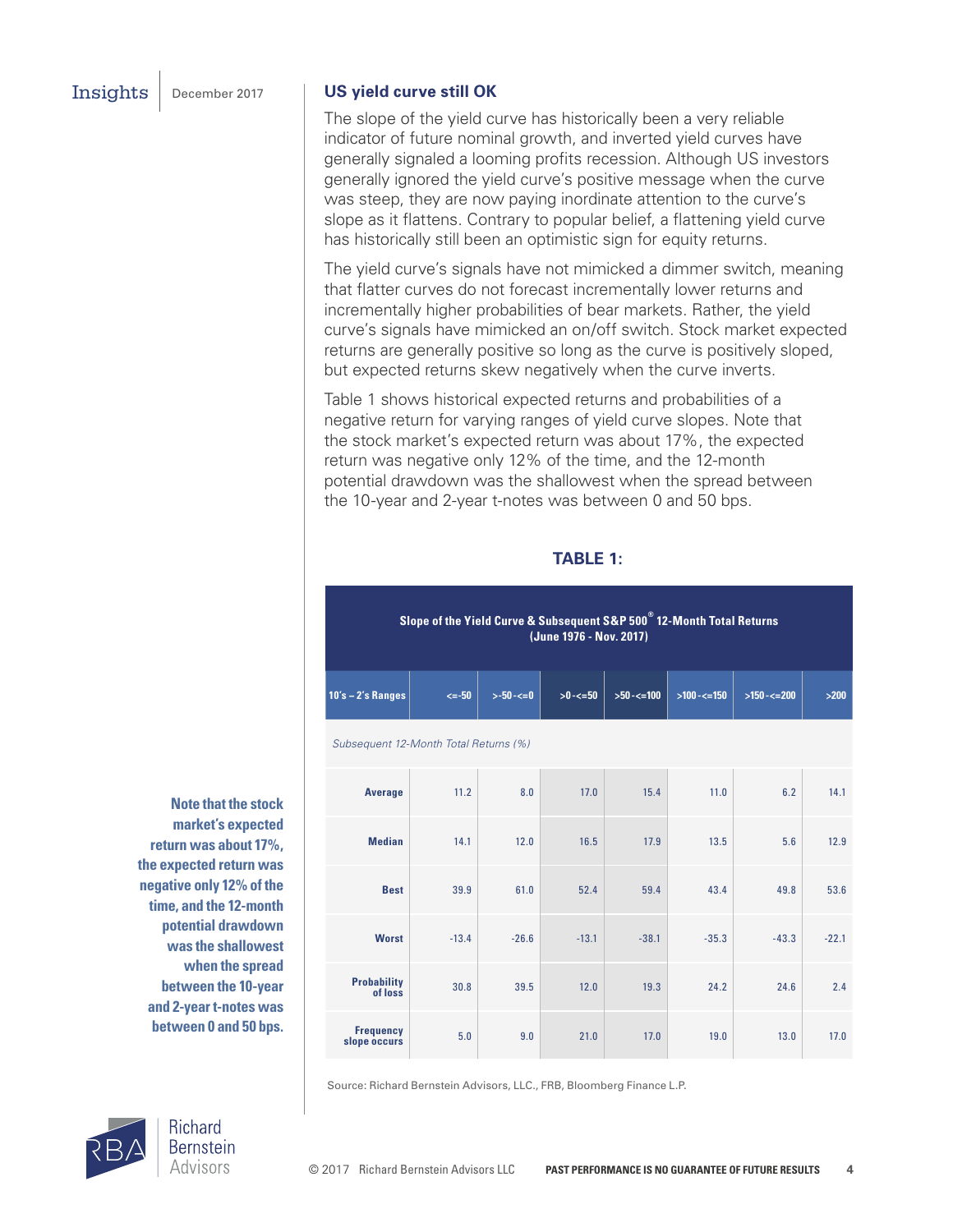#### Insights December 2017 **Quick takes on taxes**

Several points regarding taxes in 2018, keeping in mind that nothing has been finalized in Washington as we write:

- → Cutting corporate taxes is, taken alone, an unmitigated bullish event for the equity market. Cutting corporate taxes is specifically designed to benefit the owners of capital. Who are the owners of capital? Equity shareholders!
- $\rightarrow$  Cutting corporate taxes is like giving a shot of adrenalin to a healthy patient. The US corporate sector is very healthy (see Chart 4 ), and cutting taxes will likely make the sector even healthier.

**CHART 4: US Corporate Profits\* as a Percentage of GDP (4Q 1947 − 3Q 2017)**



Source: Richard Bernstein Advisors, LLC., BEA, \*US Corporate Profits computed after tax with IVA and CCA. For IVA and CCA descriptors see "Index Descriptions" at end of document.

- → Cutting personal taxes makes tax-oriented strategies marginally less advantageous. For example, if the personal tax rate were 0%, there would be no need for tax-oriented strategies. Clearly, tax rates are not going to 0%, but history shows that lowering personal tax rates can lessen the attractiveness of tax havens. This was an important consideration after the 1980's tax reform. RBA currently has minimal muni bond exposure in our multi-asset portfolios.
- $\rightarrow$  One should be skeptical of the political claims regarding the strength of the multiplier effects of tax cuts on employment, etc. For example, a company might consider purchasing new computers if capital equipment can be immediately depreciated/ expensed, but those computers are most likely manufactured in Taiwan, Korea, or China rather than in the US. So some portion of the tax cuts' stimulus will inevitably "leak" abroad.

**Cutting corporate taxes is like giving a shot of adrenalin to a healthy patient. The US corporate sector is very healthy (see Chart 4 ), and cutting taxes will likely make the sector even healthier.**

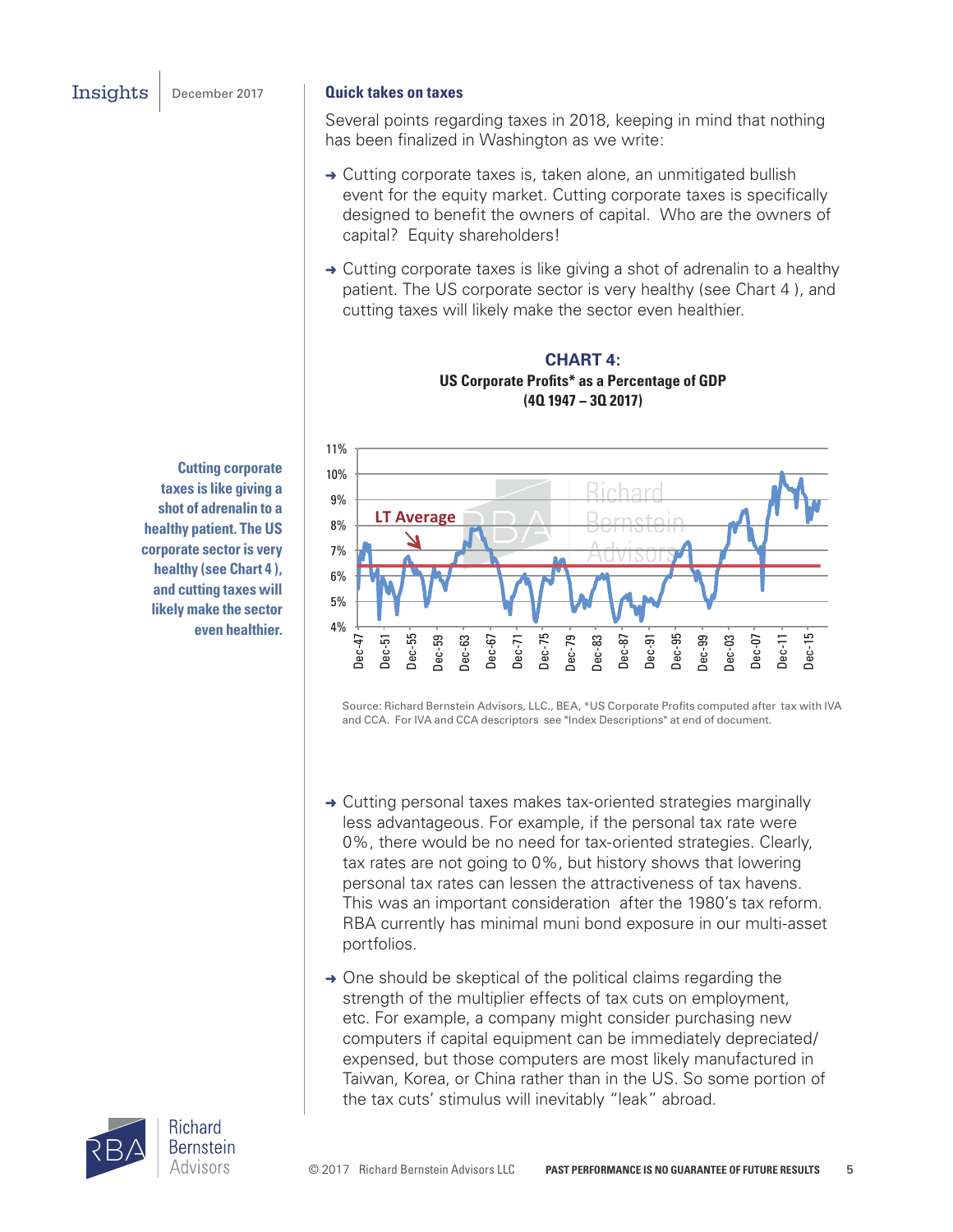- Insights  $\vert$  December 2017  $\vert \rightarrow$  Similarly, there is the risk of leakage whether households save or spend their tax savings. If they buy a new TV, car, or home goods, the odds are that the goods bought will be produced outside the US. It's possible that the trade deficit could deteriorate as a result. If they save, then some portion of the incremental savings might be allocated to non-US markets and lower the cost of capital for non-US companies, which might increase their relative competitiveness.
	- → No one knows whether any of the multiplier effects will leak abroad, but it is a fair guess that the multiplier effects within the US economy will be smaller than those touted. We believe the emerging markets might be an unintended beneficiary. Emerging markets have been significantly overweight within RBA's portfolios.
	- $\rightarrow$  The odds are that the Federal Reserve will have a tighter policy because of the tax cuts because of potentially stronger nominal growth. In addition, the Fed might worry about potential capital flight and the associated rising inflation expectations of a weaker US dollar.

**These tax-related factors further support our overweight positions in our portfolios in emerging markets, US cyclicals, and very short-duration and minimally weighted fixed-income.**

### **The requisite comment on Bitcon (our sarcastic name)**

After the technology and housing bubbles, investors too frequently use the term bubble. Whereas it is true that all bubbles contain speculation, not all speculation can be classified as a bubble. Bubbles are much broader than speculation in that bubbles go beyond the financial markets and pervade society.

### **From our research, there are five characteristics of a financial bubble:**

- **1.** Available liquidity
- **2.** Increased use of leverage
- **3.** Democratization of the market
- **4.** Increased new issues
- **5.** Increased turnover

### **Cyrpto-currencies clearly have all five characteristics of a bubble**:

- **1.** Available liquidity central banks have clearly provided a sea of liquidity.
- **2.** Leverage the upcoming listing of futures contracts may be just the beginning.
- **3.** Democratization individuals globally are active participants.
- **4.** New issues there are over 1,000 crypto-currencies.
- **5. Turnover** trading volumes have soared.

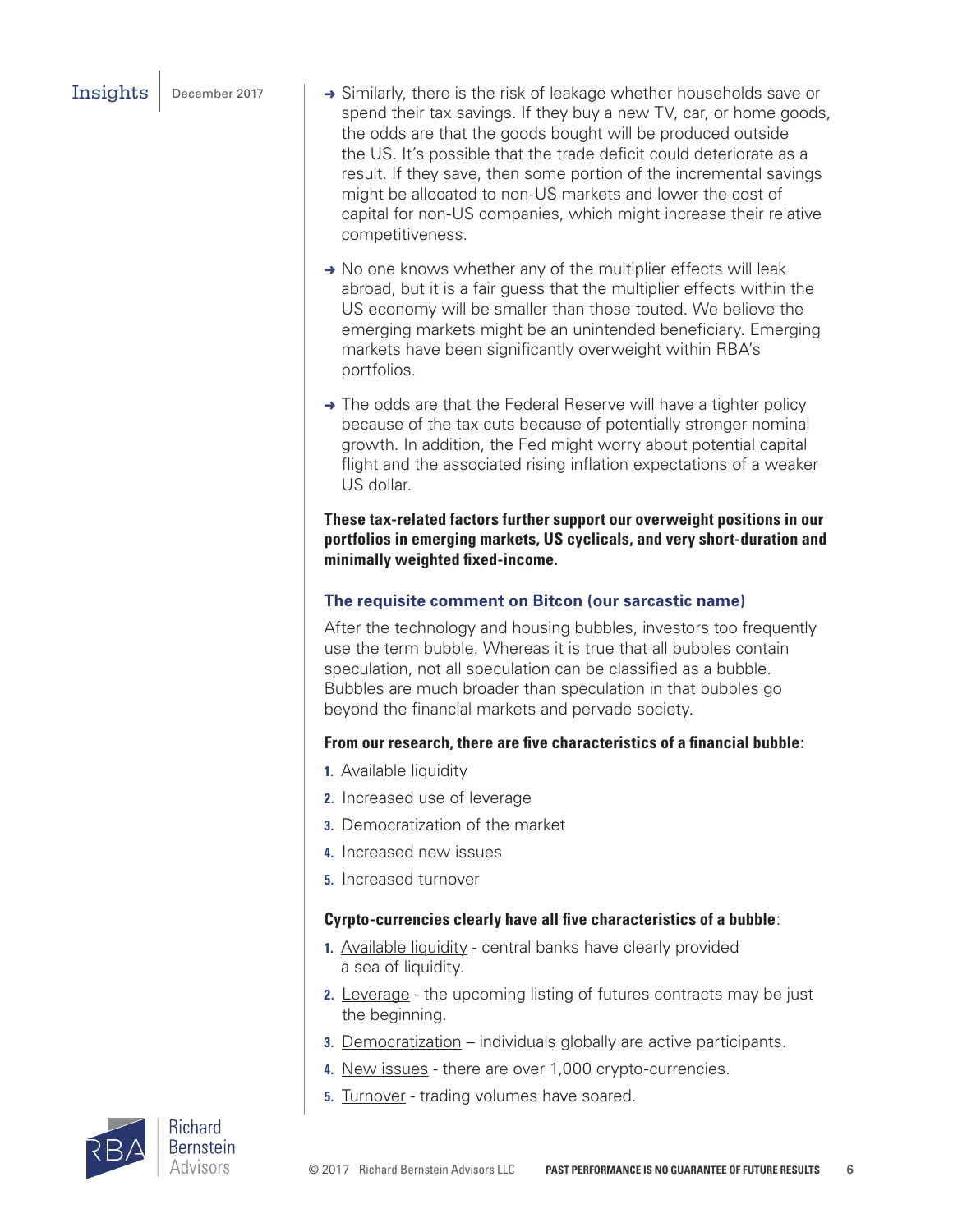### **Insights** December 2017 **Bubbles tend to continue until the liquidity needed to speculate dries up.**

The technology and housing bubbles' peaks were both preceded by an inverted yield curve. Accordingly, it is our guess that the crypto-bubble will continue until the Fed and other central banks remove too much liquidity from the economy, the availability of "greater fools" decreases, and the bubble deflates. We do not see an inverted yield curve anytime soon, so the bubble seems likely to inflate more. One would have thought that investors would have learned their lesson from the deflation of the technology and housing bubbles, but that doesn't appear to be the case. The sad reality is that many more investors will likely get sucked into this bubble too.

The key question is whether investors in 2018 will finally regain their confidence in the equity markets. It is ironic that they fear traditional equities, but they do not fear cryptocurrencies. One must remember that risk typically lies in what you're invested in, and not in what you fearfully avoid.

*To learn more about RBA's disciplined approach to macro investing, please contact your local RBA representative. www.rbadvisors.com/images/pdfs/Portfolio\_Specialist\_Map.pdf.*

## **INDEX DESCRIPTIONS:**

The following descriptions, while believed to be accurate, are in some cases abbreviated versions of more detailed or comprehensive definitions available from the sponsors or originators of the respective indices. Anyone interested in such further details is free to consult each such sponsor's or originator's website.

The past performance of an index is not a guarantee of future results.

Each index reflects an unmanaged universe of securities without any deduction for advisory fees or other expenses that would reduce actual returns, as well as the reinvestment of all income and dividends. An actual investment in the securities included in the index would require an investor to incur transaction costs, which would lower the performance results. **Indices are not actively managed and investors cannot invest directly in the indices.**

**S&P 500®: Standard & Poor's (S&P) 500® Index.** The S&P 500® Index is an unmanaged, capitalization-weighted index designed to measure the performance of the broad US economy through changes in the aggregate market value of 500 stocks representing all major industries.

**Bonds: The Bloomberg Barclays US Aggregate Bond Index:** The Bloomberg Barclays US Aggregate Bond Index is a broad-based benchmark that measures the investment grade, US dollardenominated, fixed-rate taxable bond market. The index includes Treasuries, government-related and corporate securities, MBS (agency fixed-rate and hybrid ARM pass-throughs), ABS and CMBS (agency and non-agency).